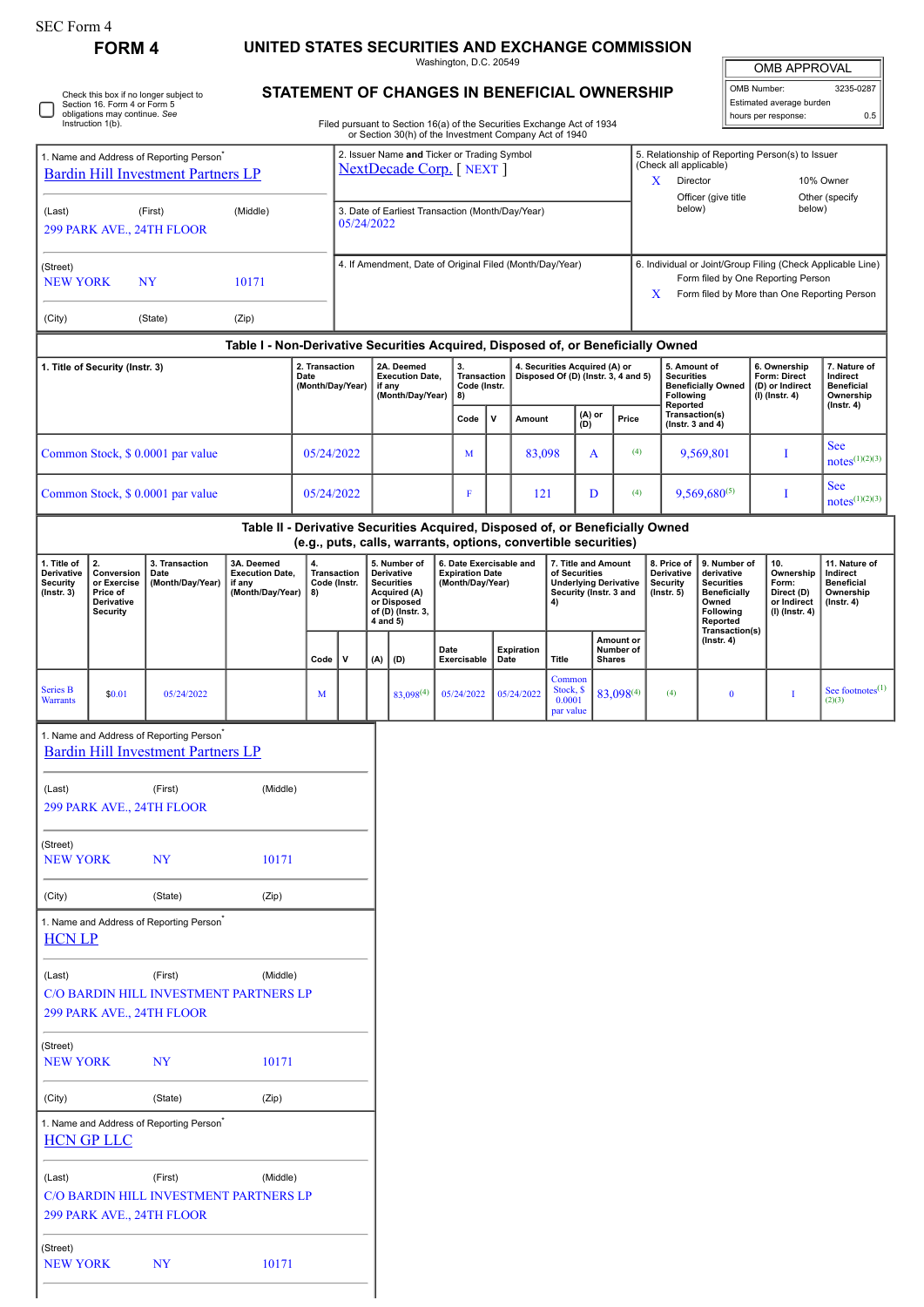| (City)                                                                                 | (State)                                 | (Zip)    |  |  |
|----------------------------------------------------------------------------------------|-----------------------------------------|----------|--|--|
| 1. Name and Address of Reporting Person <sup>®</sup>                                   | Bardin Hill Event-Driven Master Fund LP |          |  |  |
| (Last)                                                                                 | (First)                                 | (Middle) |  |  |
|                                                                                        | C/O BARDIN HILL INVESTMENT PARTNERS LP  |          |  |  |
| 299 PARK AVE., 24TH FLOOR                                                              |                                         |          |  |  |
| (Street)<br><b>NEW YORK</b>                                                            | NY                                      | 10171    |  |  |
|                                                                                        |                                         |          |  |  |
| (City)                                                                                 | (State)                                 | (Zip)    |  |  |
| 1. Name and Address of Reporting Person <sup>*</sup>                                   | <b>First Series of HDML Fund I, LLC</b> |          |  |  |
| (Last)                                                                                 | (First)                                 | (Middle) |  |  |
| 299 PARK AVE., 24TH FLOOR                                                              | C/O BARDIN HILL INVESTMENT PARTNERS LP  |          |  |  |
| (Street)<br><b>NEW YORK</b>                                                            | NY                                      | 10171    |  |  |
|                                                                                        |                                         |          |  |  |
| (City)                                                                                 | (State)                                 | (Zip)    |  |  |
| 1. Name and Address of Reporting Person <sup>®</sup><br><b>Bardin Hill Fund GP LLC</b> |                                         |          |  |  |
| (Last)                                                                                 | (First)                                 | (Middle) |  |  |
|                                                                                        | C/O BARDIN HILL INVESTMENT PARTNERS LP  |          |  |  |
| 299 PARK AVE., 24TH FLOOR                                                              |                                         |          |  |  |
| (Street)<br><b>NEW YORK</b>                                                            | NY                                      | 10171    |  |  |
| (City)                                                                                 | (State)                                 | (Zip)    |  |  |
| 1. Name and Address of Reporting Person <sup>®</sup><br><b>Kripalani Avinash</b>       |                                         |          |  |  |
| (Last)                                                                                 | (First)                                 | (Middle) |  |  |
| 299 PARK AVE., 24TH FLOOR                                                              | C/O BARDIN HILL INVESTMENT PARTNERS LP  |          |  |  |
|                                                                                        |                                         |          |  |  |
| (Street)<br><b>NEW YORK</b>                                                            | NY                                      | 10171    |  |  |
| (City)                                                                                 | (State)                                 | (Zip)    |  |  |
| 1. Name and Address of Reporting Person <sup>®</sup><br><b>Greene John Winand JR</b>   |                                         |          |  |  |
| (Last)                                                                                 | (First)                                 | (Middle) |  |  |
|                                                                                        | C/O BARDIN HILL INVESTMENT PARTNERS LP  |          |  |  |
| 299 PARK AVE., 24TH FLOOR                                                              |                                         |          |  |  |
| (Street)<br><b>NEW YORK</b>                                                            | NY                                      | 10171    |  |  |
| (City)                                                                                 | (State)                                 | (Zip)    |  |  |
| 1. Name and Address of Reporting Person <sup>®</sup>                                   |                                         |          |  |  |
| <b>Dillow Jason</b>                                                                    |                                         |          |  |  |
| (Last)                                                                                 | (First)                                 | (Middle) |  |  |
|                                                                                        | C/O BARDIN HILL INVESTMENT PARTNERS LP  |          |  |  |
| 299 PARK AVE., 24TH FLOOR                                                              |                                         |          |  |  |
| (Street)<br><b>NEW YORK</b>                                                            | NY                                      | 10171    |  |  |
| (City)                                                                                 | (State)                                 | (Zip)    |  |  |
| 1. Name and Address of Reporting Person <sup>*</sup>                                   |                                         |          |  |  |
| <b>Desai Pratik</b>                                                                    |                                         |          |  |  |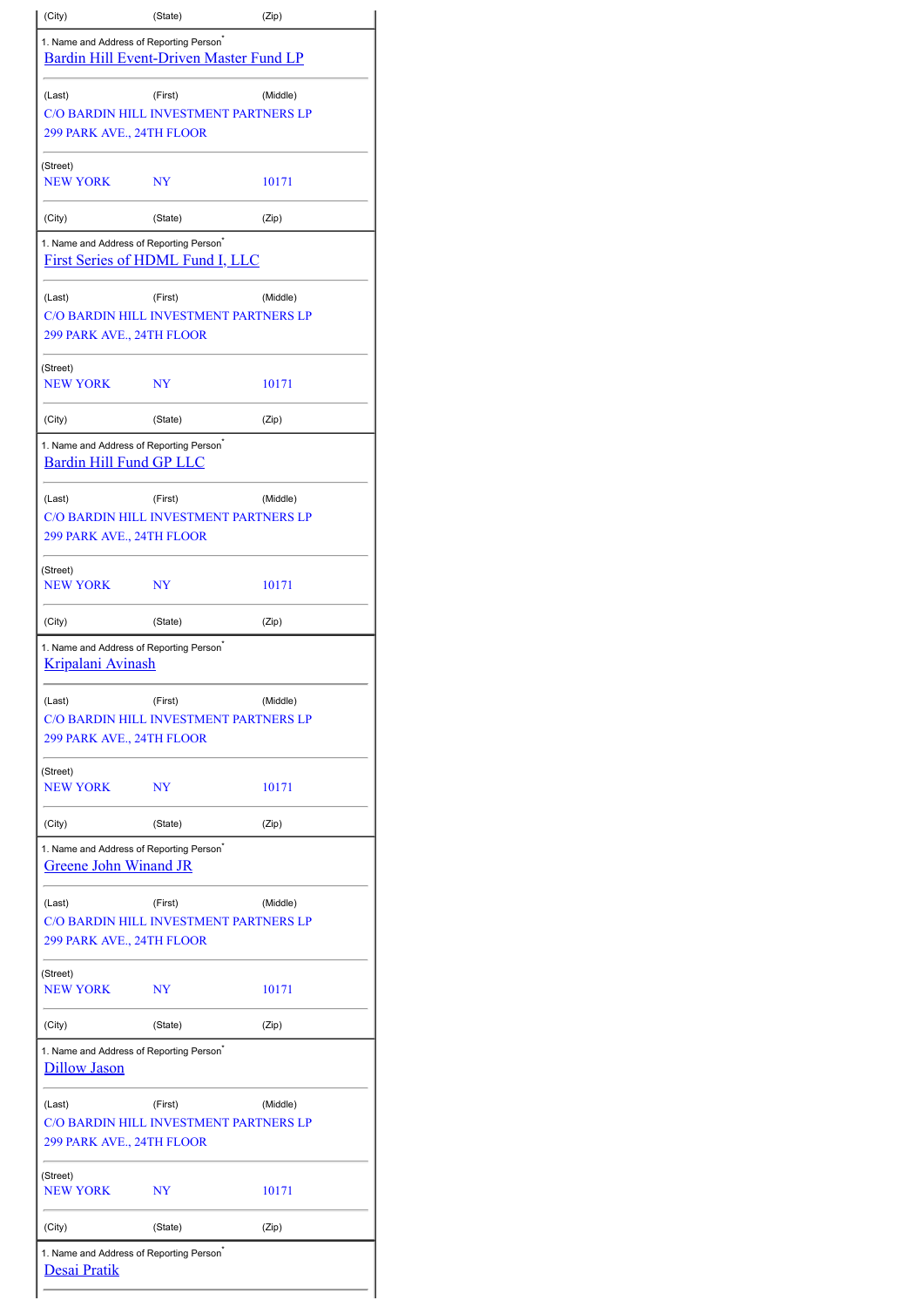(Last) (First) (Middle) C/O BARDIN HILL INVESTMENT PARTNERS, LP 477 MADISON AVENUE, 8TH FLOOR (Street)

| NEW YORK | NY      | 10022 |  |
|----------|---------|-------|--|
| (City)   | (State) | (Zip) |  |

**Explanation of Responses:**

1. See Exhibit 99.1 for text of footnote (1).

2. See Exhibit 99.1 for text of footnote (2).

3. See Exhibit 99.1 for text of footnote (3).

4. See Exhibit 99.1 for text of footnote (4).

5. See Exhibit 99.1 for text of footnote (5).

#### **Remarks:**

Exhibit 99.1 (Footnotes) and Exhibit 99.2 (Joint Filer Information and Signatures) are incorporated herein by reference. This Form 4 is filed by Designated Filer Bardin Hill Investment Partners LP.

See Exhibit 99.2 for Signatures 05/26/2022 \*\* Signature of Reporting Person Date

Reminder: Report on a separate line for each class of securities beneficially owned directly or indirectly.

\* If the form is filed by more than one reporting person, *see* Instruction 4 (b)(v).

\*\* Intentional misstatements or omissions of facts constitute Federal Criminal Violations *See* 18 U.S.C. 1001 and 15 U.S.C. 78ff(a).

Note: File three copies of this Form, one of which must be manually signed. If space is insufficient, *see* Instruction 6 for procedure.

**Persons who respond to the collection of information contained in this form are not required to respond unless the form displays a currently valid OMB Number.**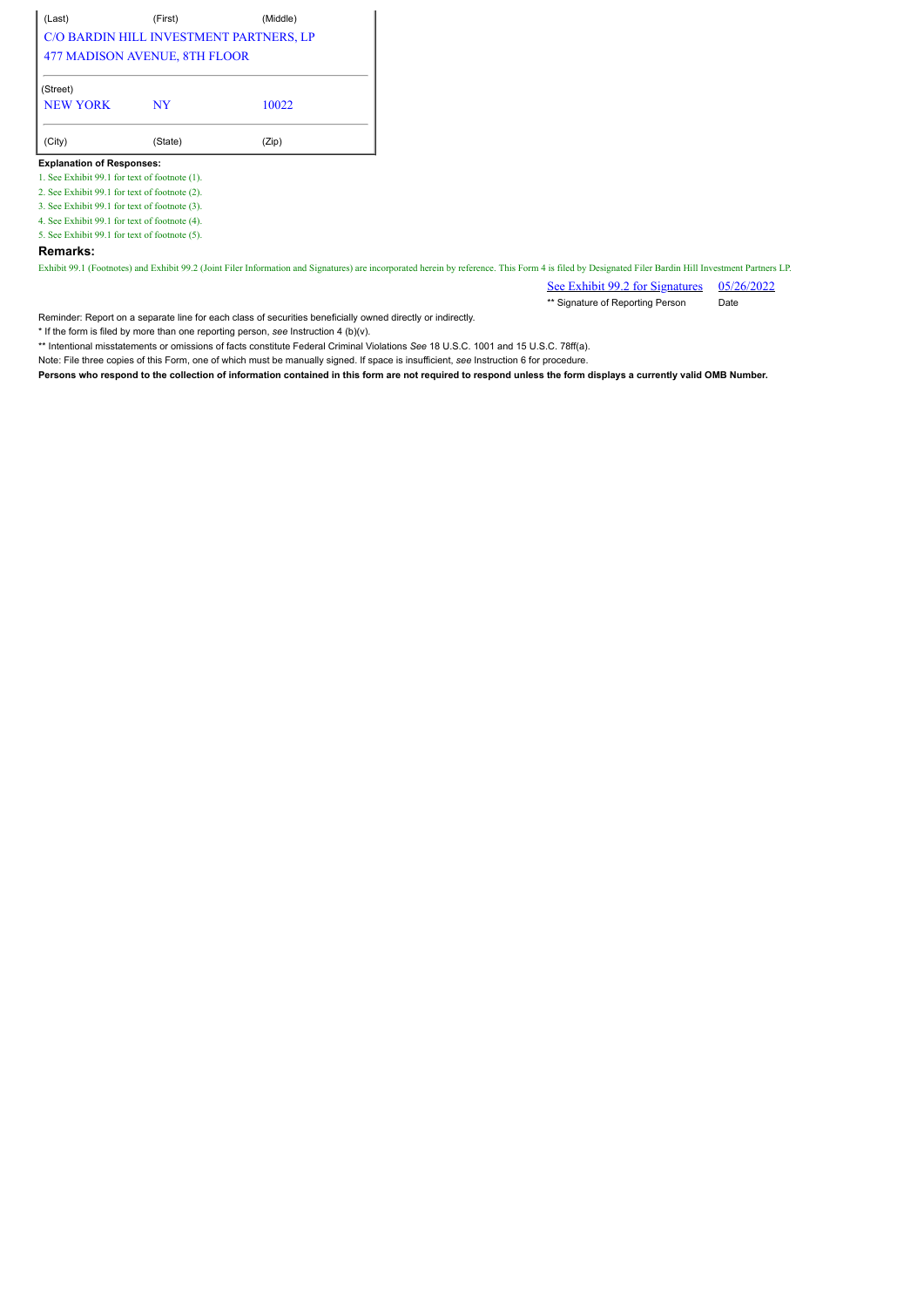#### Exhibit 99.1

| Name and Address of Reporting Person:                            | Bardin Hill Investment Partners LP<br>299 Park Ave., 24th Floor<br>New York, NY 10171 |
|------------------------------------------------------------------|---------------------------------------------------------------------------------------|
| Issuer Name and Ticker or Trading Symbol:                        | NextDecade Corporation [NEXT]                                                         |
| Date of Earliest Transaction to be Reported<br>(Month/Day/Year): | May 24, 2022                                                                          |
|                                                                  | Footnotes to Form 4                                                                   |

(1) This statement is being filed by the following Reporting Persons: HCN LP ("HCN"), HCN GP LLC ("HCN GP"), First Series of HDML Fund I LLC ("HDML"), Bardin Hill Event-Driven Master Fund LP ("Master Fund"), Bardin Hill Fund GP LLC ("Bardin Hill GP"), Bardin Hill Investment Partners LP ("Bardin Hill"), Avinash Kripalani, Jason Dillow, John Greene and Pratik Desai.

(2) HCN GP is the general partner of HCN. Bardin Hill GP is the general partner of Master Fund, Halcyon Mount Bonnell Fund LP ("Mount Bonnell") and the investment member of HDML. Bardin Hill is the investment manager for each of HCN, HDML, Mount Bonnell, Halcyon Energy, Power and Infrastructure Capital Holdings LLC ("HEPI") and Master Fund. Investment decisions of Bardin Hill are made by one or more of its portfolio managers, including Jason Dillow, John Greene and Pratik Desai, each of whom has individual decision-making authority. Avinash Kripalani is a Partner at Bardin Hill and serves on the board of directors of the Issuer as Bardin Hill's representative.

(3) Each of the Reporting Persons disclaims beneficial ownership of the securities reported herein, except to the extent of its, his or her pecuniary interest.

(4) On May 24, 2022, Bardin Hill exercised Series B Warrants to purchase 83,098 shares of the Issuer's common stock on behalf of certain of the Reporting Persons for \$0.01 per share in accordance with the Series B Warrant Agreement, dated May 24, 2019, filed as Exhibit 19 to Amendment No. 9 to Schedule 13D filed by the Reporting Persons on May 29, 2019. The Issuer withheld 121 shares representing the aggregate exercise price and issued the remaining 82,977 shares as follows: 50,132 to HDML; 27,659 to HCN; and 5,186 to Master Fund.

(5) Represents shares held following the reported transactions as follows: 1,741,349 by HEPI; 708,391 by HDML; 4,140,724 by HCN; 338,038 by Master Fund; and 2,641,178 by Mount Bonnell.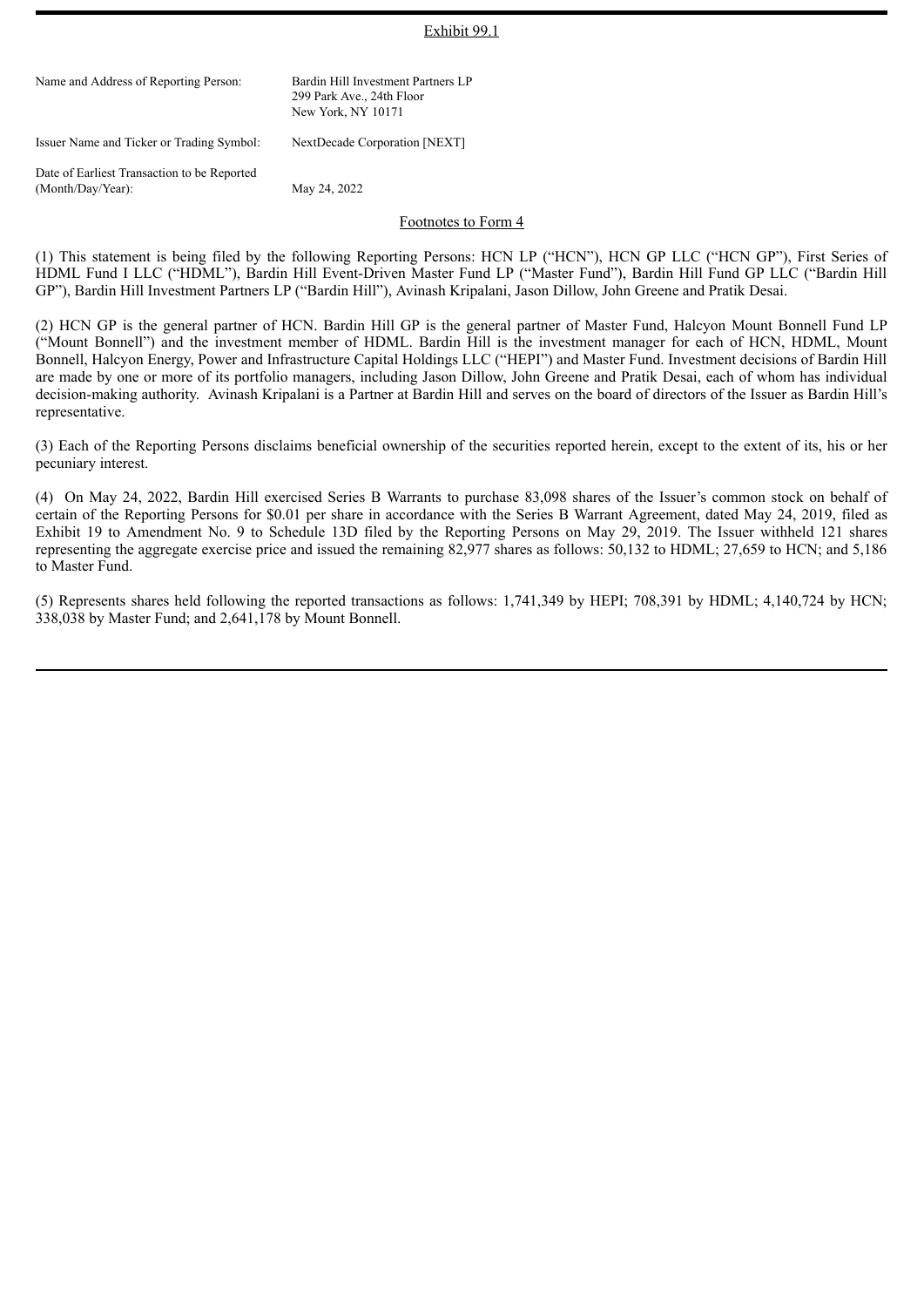| Name of Joint Filer:                                                      | Bardin Hill Investment Partners LP              |
|---------------------------------------------------------------------------|-------------------------------------------------|
| Address of Joint Filer:                                                   | 299 Park Ave., 24th Floor<br>New York, NY 10171 |
| Relationship of Joint Filer to Issuer:                                    | Director                                        |
| Issuer Name and Ticker or Trading Symbol:                                 | NextDecade Corporation [NEXT]                   |
| Date of Earliest Transaction Required<br>to be Reported (Month/Day/Year): | May 24, 2022                                    |
| Designated Filer:                                                         | Bardin Hill Investment Partners LP              |
|                                                                           |                                                 |

# **Signature:**

Bardin Hill Investment Partners LP

|                      | /s/ Suzanne McDermott    |  |  |  |
|----------------------|--------------------------|--|--|--|
| Name:                | Suzanne McDermott        |  |  |  |
| Title:               | Chief Compliance Officer |  |  |  |
| /s/ John Freese      |                          |  |  |  |
| Name:                | John Freese              |  |  |  |
| Title:               | General Counsel          |  |  |  |
| May 26, 2022<br>Date |                          |  |  |  |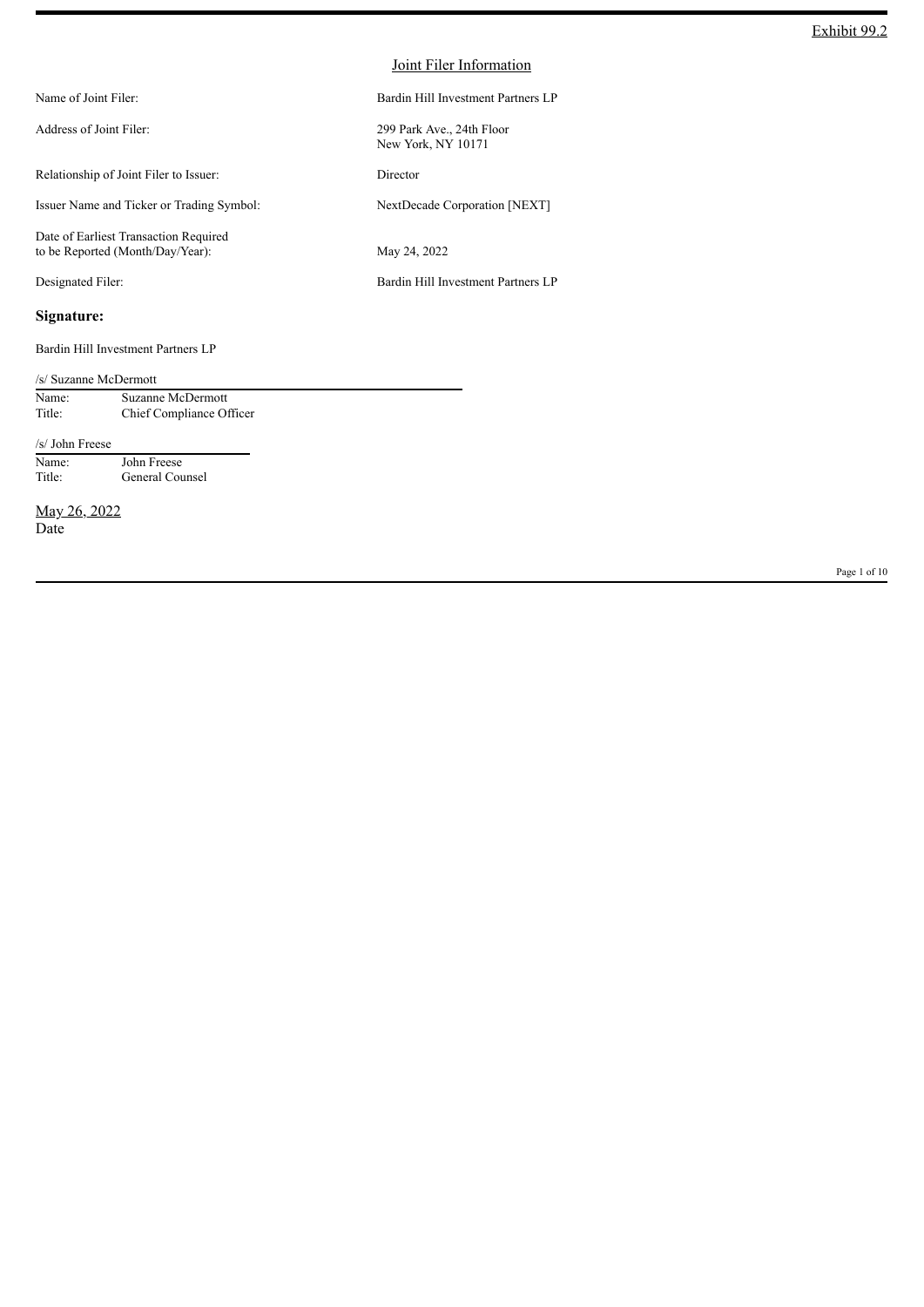| Name of Joint Filer:                                                      | <b>HCN LP</b>                                                                             |
|---------------------------------------------------------------------------|-------------------------------------------------------------------------------------------|
| Address of Joint Filer:                                                   | c/o Bardin Hill Investment Partners LP<br>299 Park Ave., 24th Floor<br>New York, NY 10171 |
| Relationship of Joint Filer to Issuer:                                    | Director                                                                                  |
| Issuer Name and Ticker or Trading Symbol:                                 | NextDecade Corporation [NEXT]                                                             |
| Date of Earliest Transaction Required<br>to be Reported (Month/Day/Year): | May 24, 2022                                                                              |
| Designated Filer: Bardin Hill Investment Partners LP                      |                                                                                           |

#### **Signature:**

HCN LP

By: Bardin Hill Investment Partners LP, its Manager

#### /s/ Suzanne McDermott Name: Suzanne McDermott<br>Title: Chief Compliance Of Chief Compliance Officer

/s/ John Freese Name: John Freese Title: General Counsel

May 26, 2022 Date

Page 2 of 10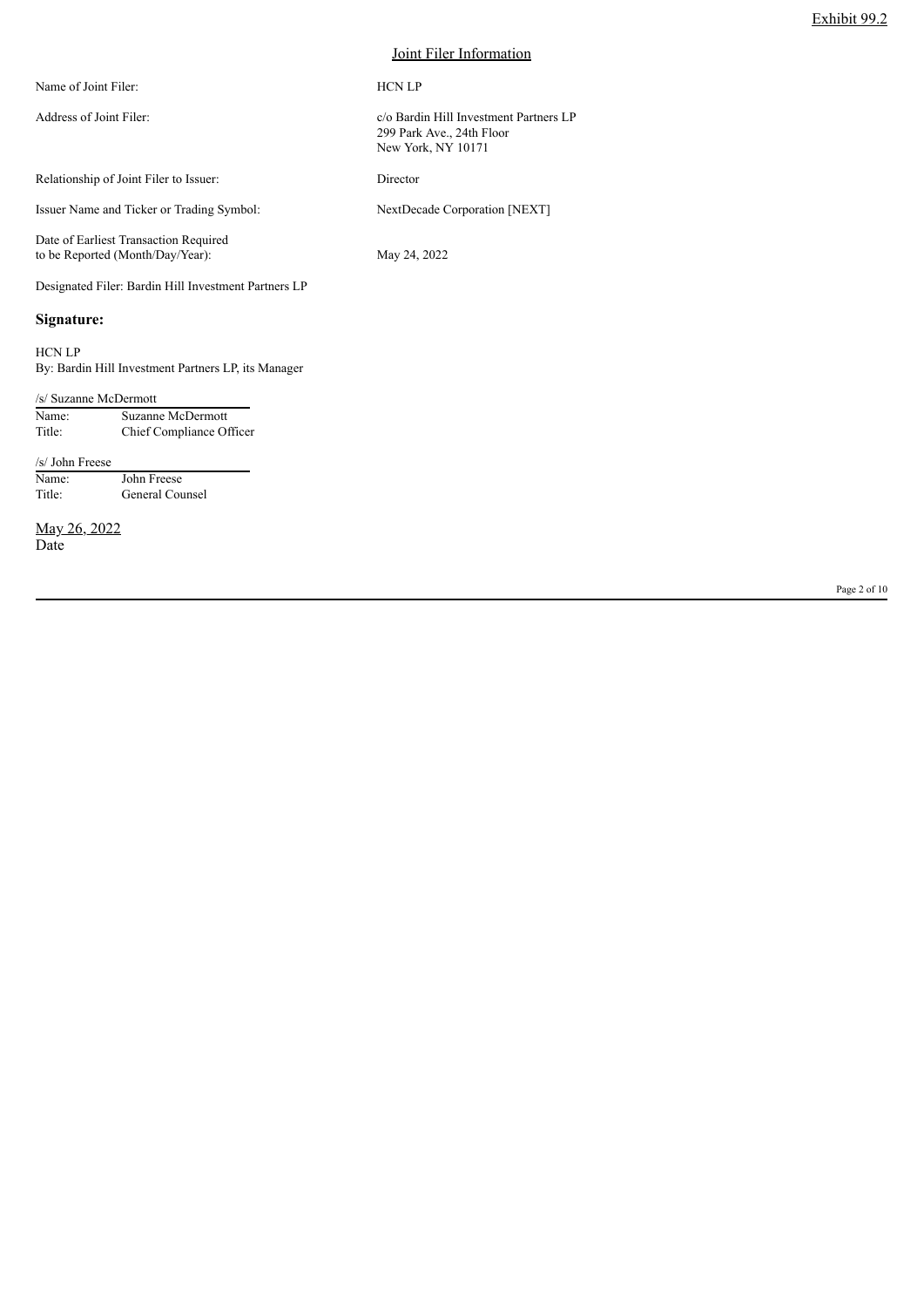| Name of Joint Filer:                                                      | <b>HCN GP LLC</b>                                                                         |
|---------------------------------------------------------------------------|-------------------------------------------------------------------------------------------|
| Address of Joint Filer:                                                   | c/o Bardin Hill Investment Partners LP<br>299 Park Ave., 24th Floor<br>New York, NY 10171 |
| Relationship of Joint Filer to Issuer:                                    | Director                                                                                  |
| Issuer Name and Ticker or Trading Symbol:                                 | NextDecade Corporation [NEXT]                                                             |
| Date of Earliest Transaction Required<br>to be Reported (Month/Day/Year): | May 24, 2022                                                                              |

Designated Filer: Bardin Hill Investment Partners LP

# **Signature:**

#### HCN GP LLC

| /s/ Suzanne McDermott |                          |  |  |  |
|-----------------------|--------------------------|--|--|--|
| Name:                 | Suzanne McDermott        |  |  |  |
| Title:                | Chief Compliance Officer |  |  |  |

/s/ John Freese Name: John Freese Title: General Counsel

May 26, 2022 Date

Page 3 of 10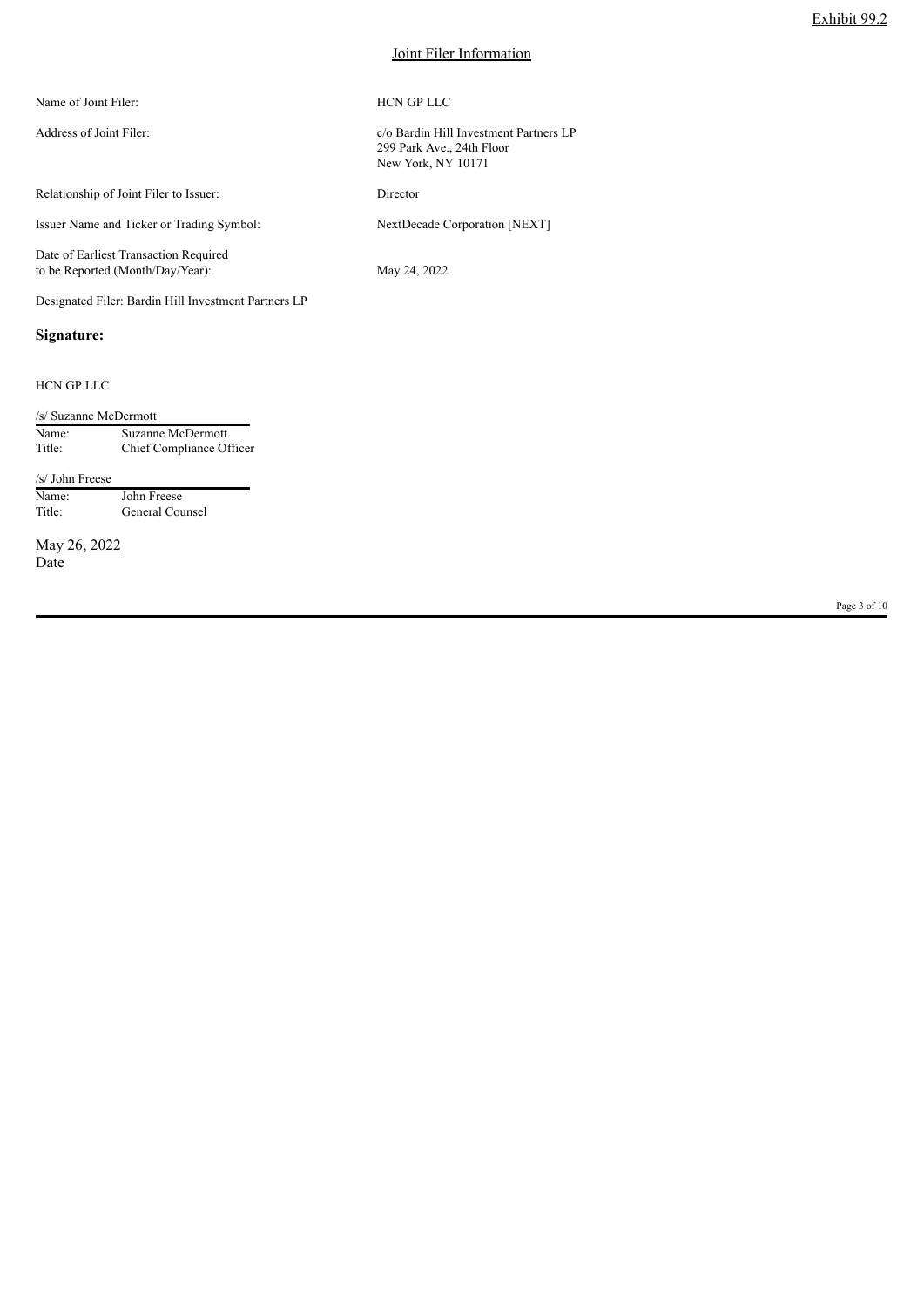| Name of Joint Filer:                                                      | Bardin Hill Event-Driven Master Fund LP                                                   |
|---------------------------------------------------------------------------|-------------------------------------------------------------------------------------------|
| Address of Joint Filer:                                                   | c/o Bardin Hill Investment Partners LP<br>299 Park Ave., 24th Floor<br>New York, NY 10171 |
| Relationship of Joint Filer to Issuer:                                    | Director                                                                                  |
| Issuer Name and Ticker or Trading Symbol:                                 | NextDecade Corporation [NEXT]                                                             |
| Date of Earliest Transaction Required<br>to be Reported (Month/Day/Year): | May 24, 2022                                                                              |
| Designated Filer:                                                         | Bardin Hill Investment Partners LP                                                        |
| Signature:                                                                |                                                                                           |

Bardin Hill Event-Driven Master Fund LP By: Bardin Hill Investment Partners LP, its Manager

| /s/ Suzanne McDermott |                          |  |  |
|-----------------------|--------------------------|--|--|
| Name:                 | Suzanne McDermott        |  |  |
| Title:                | Chief Compliance Officer |  |  |

/s/ John Freese Name: John Freese Title: General Counsel

May 26, 2022 Date

Page 4 of 10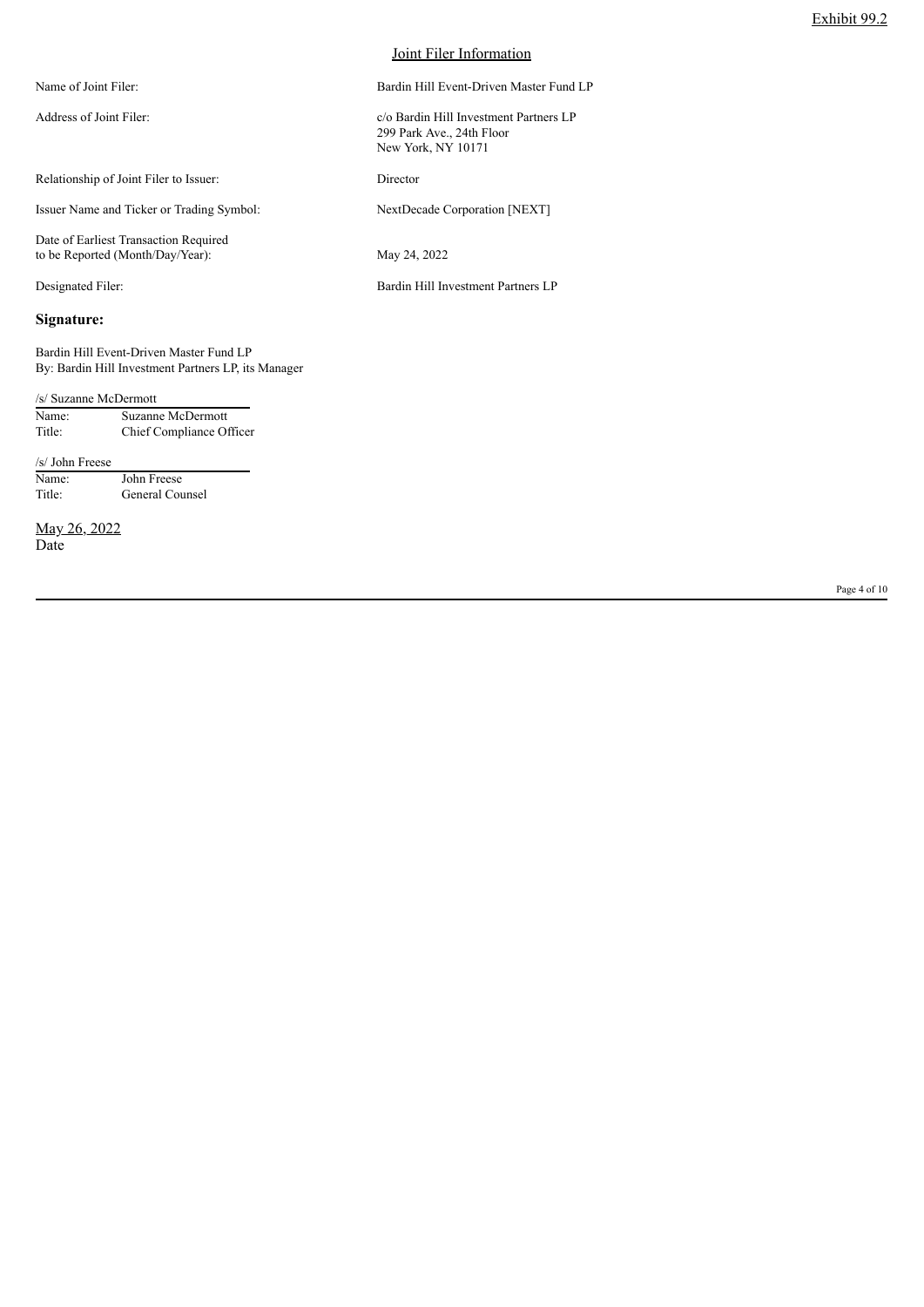| Name of Joint Filer:                                                      | First Series of HDML Fund I LLC                                                           |
|---------------------------------------------------------------------------|-------------------------------------------------------------------------------------------|
| Address of Joint Filer:                                                   | c/o Bardin Hill Investment Partners LP<br>299 Park Ave., 24th Floor<br>New York, NY 10171 |
| Relationship of Joint Filer to Issuer:                                    | Director                                                                                  |
| Issuer Name and Ticker or Trading Symbol:                                 | NextDecade Corporation [NEXT]                                                             |
| Date of Earliest Transaction Required<br>to be Reported (Month/Day/Year): | May 24, 2022                                                                              |
| Designated Filer:                                                         | Bardin Hill Investment Partners LP                                                        |
| Signature:                                                                |                                                                                           |

/s/ Suzanne McDermott

By: Bardin Hill Investment Partners LP, its Manager

| Name:  | Suzanne McDermott        |
|--------|--------------------------|
| Title: | Chief Compliance Officer |

/s/ John Freese Name: John Freese Title: General Counsel

First Series of HDML Fund I LLC

May 26, 2022 Date

Page 5 of 10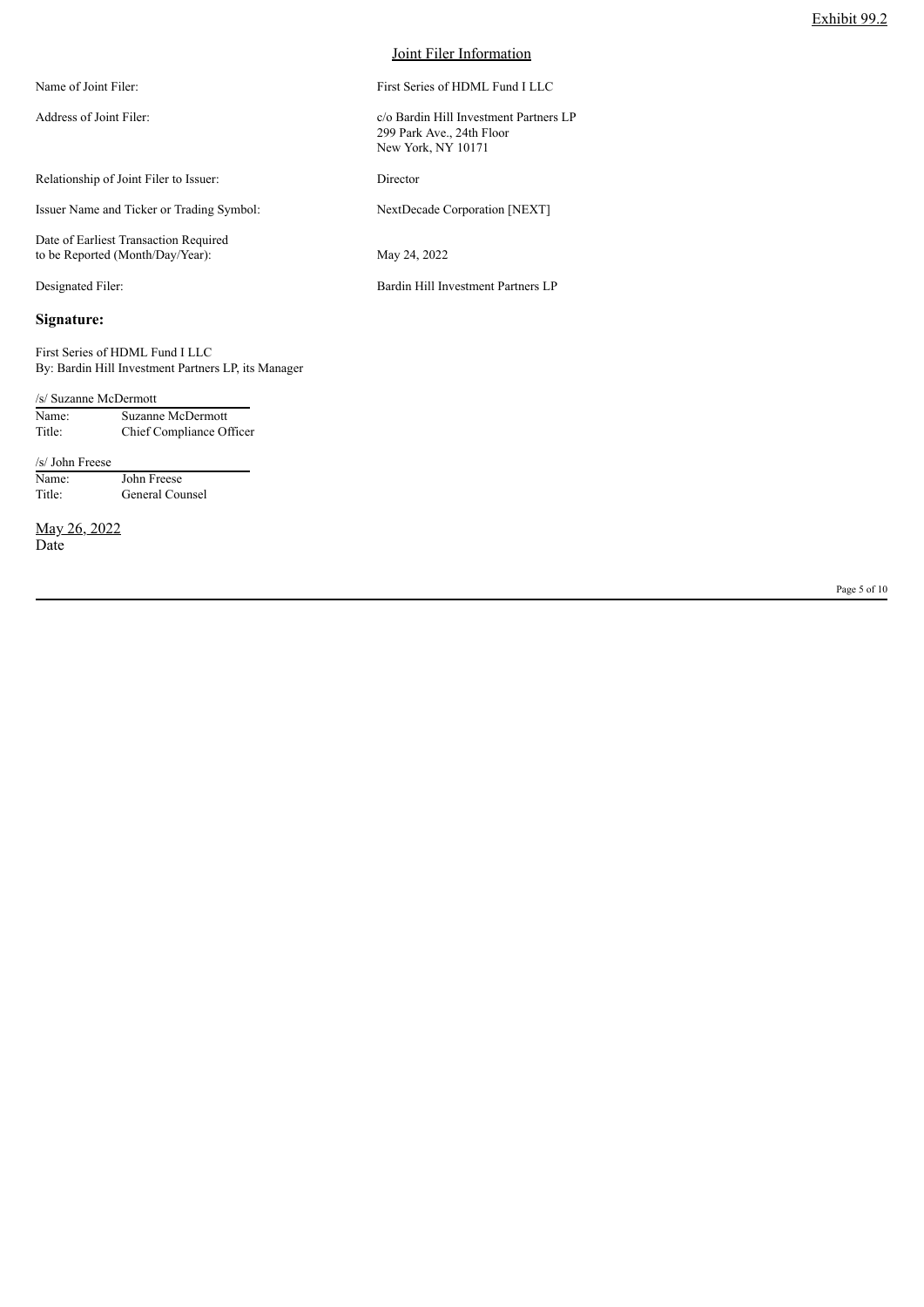| Name of Joint Filer:                                                      | Bardin Hill Fund GP LLC                                                                   |
|---------------------------------------------------------------------------|-------------------------------------------------------------------------------------------|
| Address of Joint Filer:                                                   | c/o Bardin Hill Investment Partners LP<br>299 Park Ave., 24th Floor<br>New York, NY 10171 |
| Relationship of Joint Filer to Issuer:                                    | Director                                                                                  |
| Issuer Name and Ticker or Trading Symbol:                                 | NextDecade Corporation [NEXT]                                                             |
| Date of Earliest Transaction Required<br>to be Reported (Month/Day/Year): | May 24, 2022                                                                              |
| Designated Filer:                                                         | Bardin Hill Investment Partners LP                                                        |
| Signature:                                                                |                                                                                           |

Bardin Hill Fund GP LLC

| /s/ Suzanne McDermott |                          |
|-----------------------|--------------------------|
| Name:                 | Suzanne McDermott        |
| Title:                | Chief Compliance Officer |

/s/ John Freese<br>Name:<br>Title: John Freese General Counsel

May 26, 2022 Date

Page 6 of 10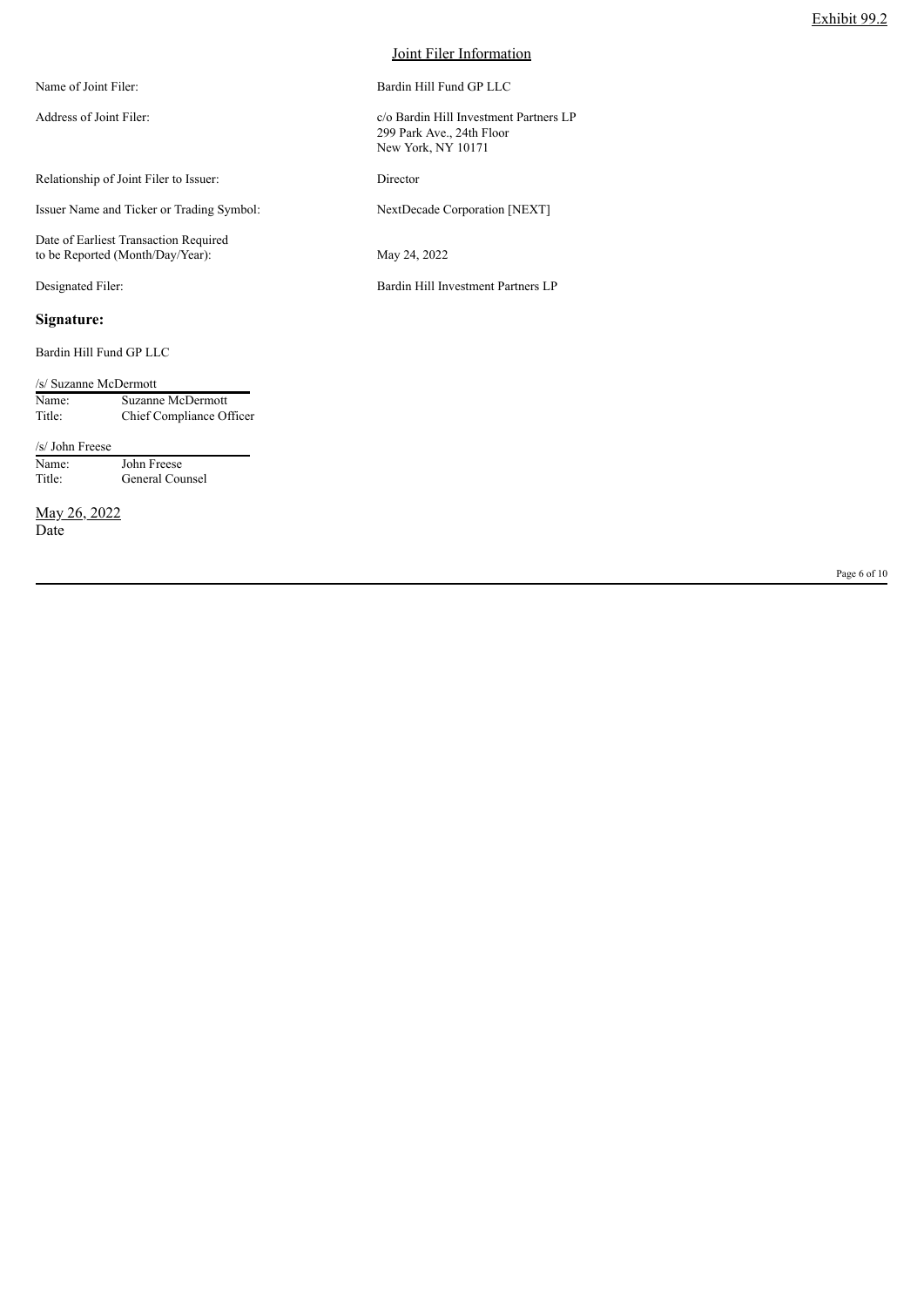| Name of Joint Filer:                                                      | Avinash Kripalani                                                                         |
|---------------------------------------------------------------------------|-------------------------------------------------------------------------------------------|
| Address of Joint Filer:                                                   | c/o Bardin Hill Investment Partners LP<br>299 Park Ave., 24th Floor<br>New York, NY 10171 |
| Relationship of Joint Filer to Issuer:                                    | Director                                                                                  |
| Issuer Name and Ticker or Trading Symbol:                                 | NextDecade Corporation [NEXT]                                                             |
| Date of Earliest Transaction Required<br>to be Reported (Month/Day/Year): | May 24, 2022                                                                              |
| Designated Filer:                                                         | Bardin Hill Investment Partners LP                                                        |

# **Signature:**

/s/ Avinash Kripalani Name: Avinash Kripalani

May 26, 2022 Date

Page 7 of 10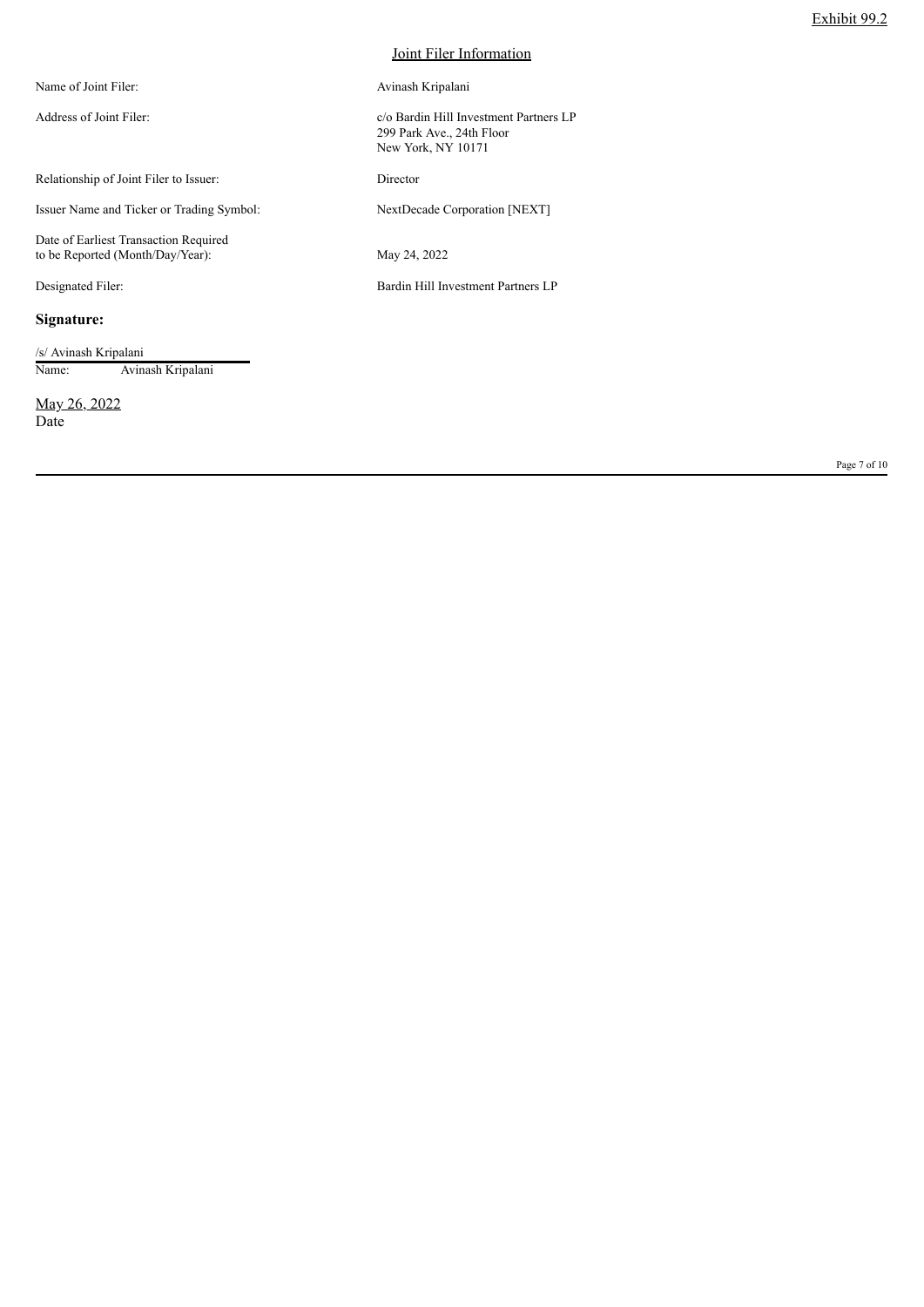| Name of Joint Filer:                                                      | John Greene                                                                               |
|---------------------------------------------------------------------------|-------------------------------------------------------------------------------------------|
| Address of Joint Filer:                                                   | c/o Bardin Hill Investment Partners LP<br>299 Park Ave., 24th Floor<br>New York, NY 10171 |
| Relationship of Joint Filer to Issuer:                                    | Director                                                                                  |
| Issuer Name and Ticker or Trading Symbol:                                 | NextDecade Corporation [NEXT]                                                             |
| Date of Earliest Transaction Required<br>to be Reported (Month/Day/Year): | May 24, 2022                                                                              |
| Designated Filer:                                                         | Bardin Hill Investment Partners LP                                                        |
|                                                                           |                                                                                           |

# **Signature:**

| /s/ John Greene |                   |
|-----------------|-------------------|
| Name:           | John Greene       |
| Title:          | Portfolio Manager |

May 26, 2022 Date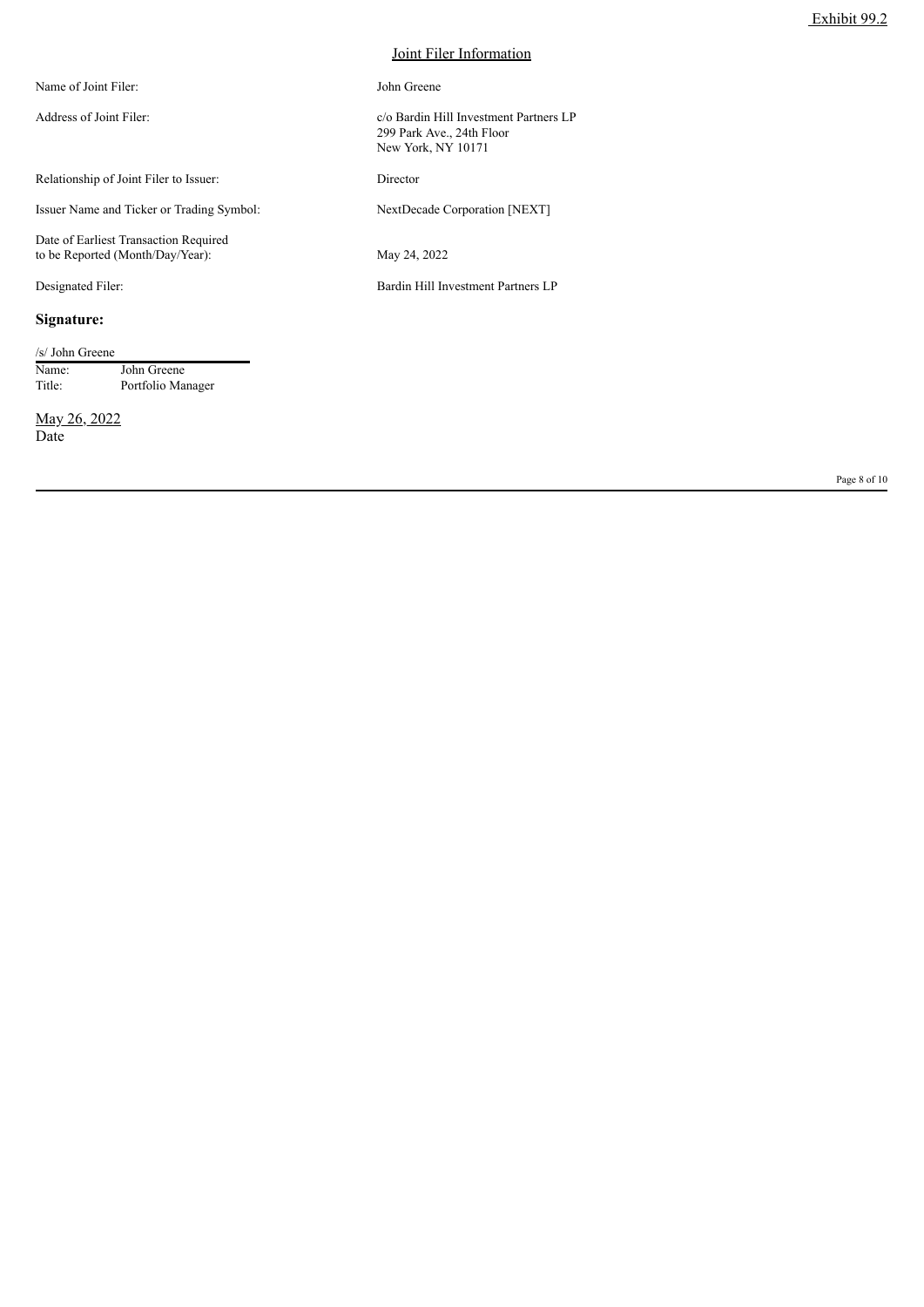| Name of Joint Filer:                                                      | Jason Dillow                                                                              |
|---------------------------------------------------------------------------|-------------------------------------------------------------------------------------------|
| Address of Joint Filer:                                                   | c/o Bardin Hill Investment Partners LP<br>299 Park Ave., 24th Floor<br>New York, NY 10171 |
| Relationship of Joint Filer to Issuer:                                    | Director                                                                                  |
| Issuer Name and Ticker or Trading Symbol:                                 | NextDecade Corporation [NEXT]                                                             |
| Date of Earliest Transaction Required<br>to be Reported (Month/Day/Year): | May 24, 2022                                                                              |
| Designated Filer:                                                         | Bardin Hill Investment Partners LP                                                        |
|                                                                           |                                                                                           |

# **Signature:**

| /s/ Jason Dillow |                          |
|------------------|--------------------------|
| Name:            | Jason Dillow             |
| Title:           | Chief Investment Officer |

May 26, 2022 Date